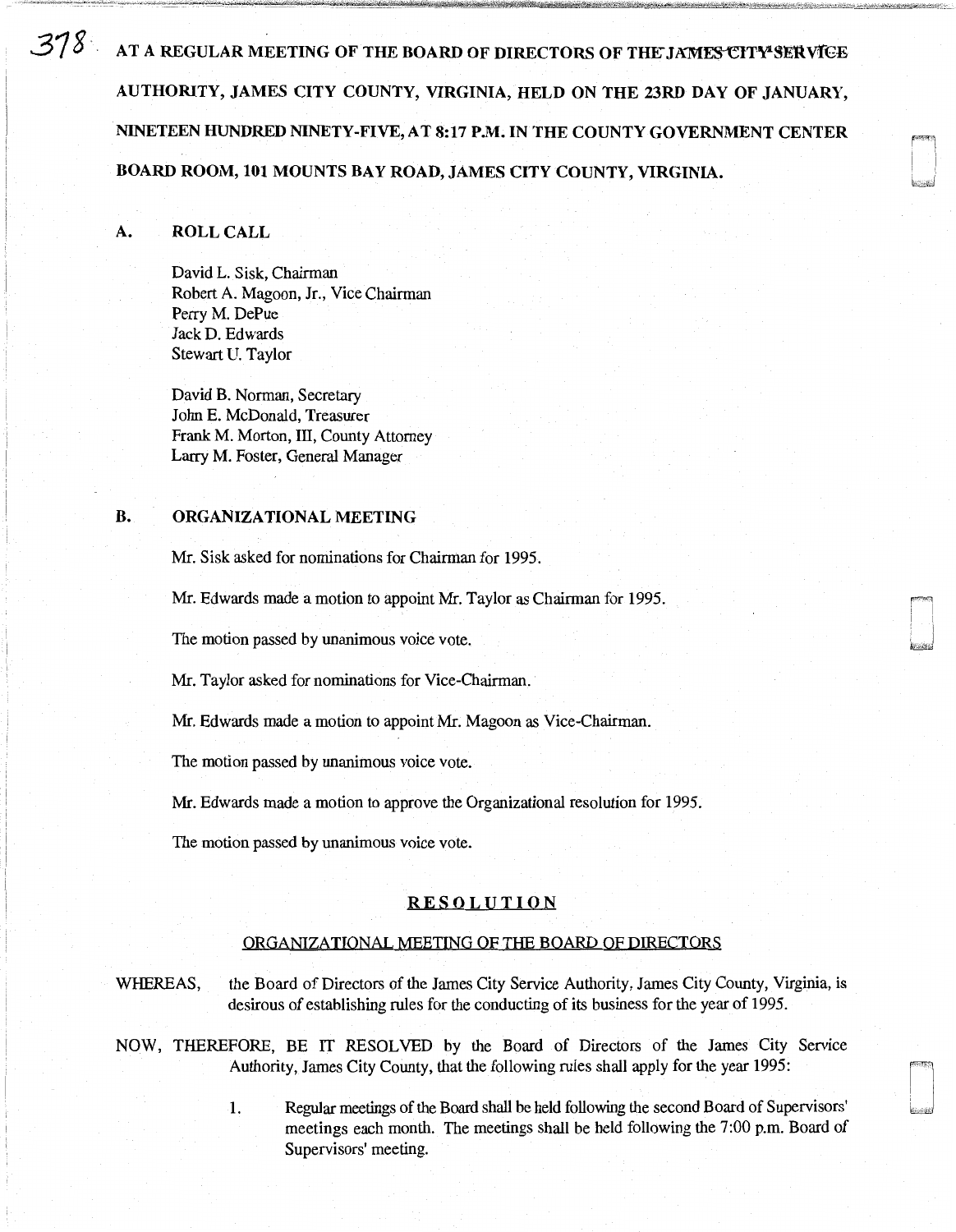The Board shall for parliamentary purposes follow Robert's Rules of Order and more specifically those provisions which pertain to conduct of Business in Boards, Newly Revised, 1981 at p. 404 as follows:

**37'/** 

Procedures in Small Boards: In a board meeting where there are not more than about a dozen members present, some of the formality that is necessary in a large assembly would hinder business. The rules governing such meetings are different from the rules that hold in assemblies, in the following respects:

Members are not required to obtain the floor before making motions or speaking, which they can do while seated.

Motions need not be seconded.

There is no limit to the number of times a member can speak to a question, and motions to close or limit debate (15, 16) generally should not be entertained.

Informal discussion of a subject is permitted while no motion is pending.

The Chairman can speak in discussion without rising or leaving the chair; and, subject to rule or custom within the particular board (which should be uniformly followed regardless of how many members are present), he usually can make motions and usually votes on all questions.

c. **MINUTES** - December 19, 1994

r'-·n

2.

ri r I L , un libre de la partie de la partie de la partie de la partie de la partie de la partie de la partie de<br>Libre de la partie de la partie de la partie de la partie de la partie de la partie de la partie de la partie

d 'n begin die gewone gewone gewone gewone gewone gewone gewone gewone gewone gewone gewone gewone gewone gewo<br>Die gewone gewone gewone gewone gewone gewone gewone gewone gewone gewone gewone gewone gewone gewone gewone g

n u<br>u Mr. Taylor asked if there were corrections or additions to the minutes.

Mr. Sisk made a motion to approve the minutes.

The motion passed by unanimous voice vote.

### **D. BOARD CONSIDERATION**

## 1. Setting Public Hearing - FY 96 Utility Rates

Mr. Larry M. Foster, General Manager, James City Service Authority, stated that James City Service Authority requested the Board of Directors to set a public hearing for April 17, 1995, on proposed utility rate changes in the Regulations Governing Utility Service.

Mr. Magoon made a motion to approve setting the public hearing.

The motion passed by unanimous voice vote.

## **E. BOARD REQUESTS AND DIRECTIVES**

1. Capital Improyement Program - Route 199 Improvements

Mr. Foster brought forward a proposal to incorporate significant water system improvements in the Route 199 project sponsored by the Virginia Department of Transportation which would reduce overall costs and